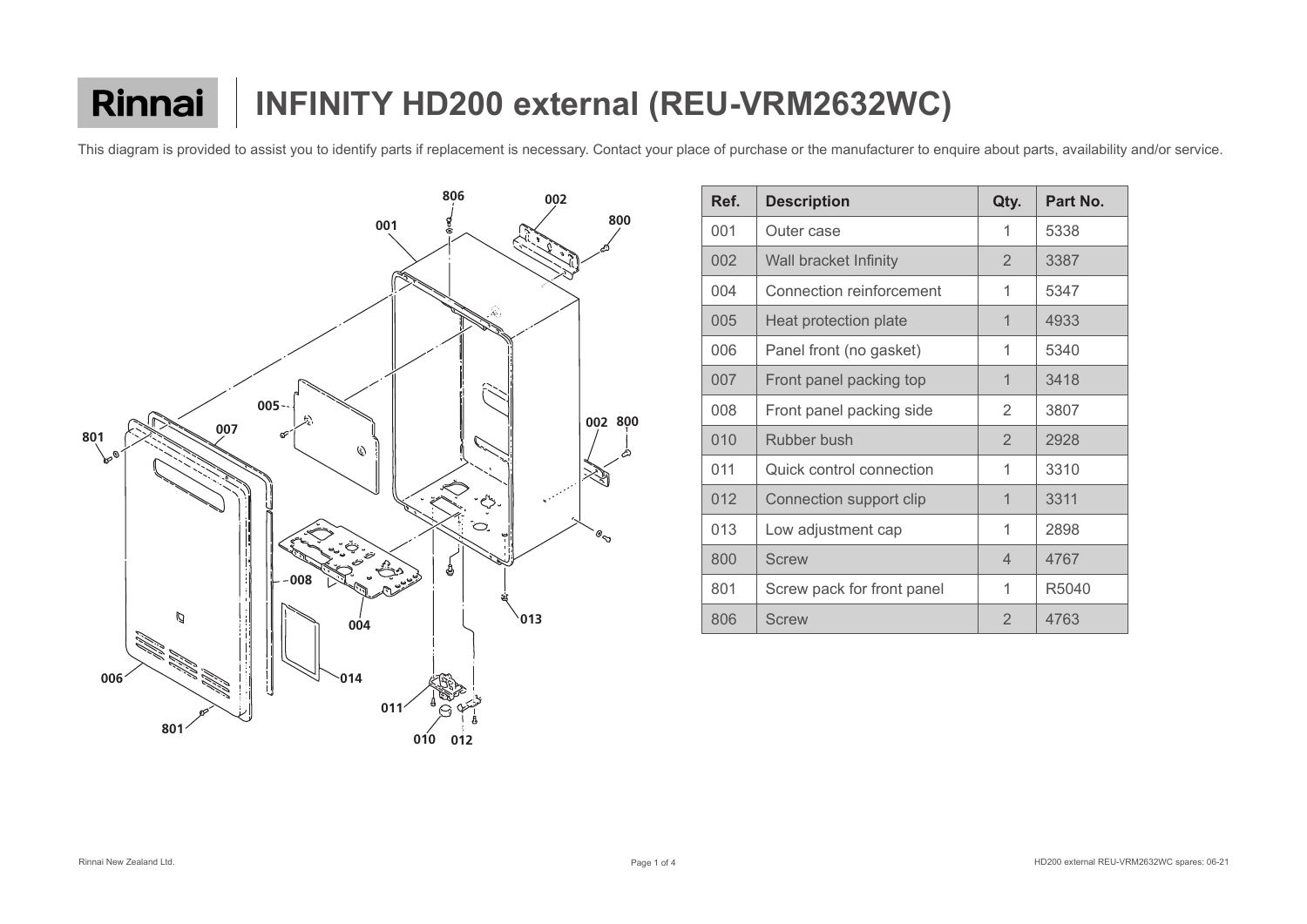

| Ref. | <b>Description</b>                                 | Qty.           | Part No.  |
|------|----------------------------------------------------|----------------|-----------|
|      | $SI =$ stocked item                                |                |           |
| 101  | <b>Screw T.P seal</b>                              | 3              | 3564      |
| 103  | Burner unit assy LPG                               | 1              | 3566      |
| 103  | Buner unit assy NG                                 | $\mathbf 1$    | 5337      |
| 104  | Burner case front panel                            | 1              | 4937      |
| 105  | Burner case bottom plate                           | $\mathbf 1$    | 4938      |
| 106  | Gasket burner case front                           | 1              | 4939      |
| 107  | <b>Burner low Nox bunsen</b>                       | 16             | 3440      |
| 108  | Burner case back plate                             | 1              | 4940      |
| 109  | Damper LPG                                         | $\mathbf 1$    | 3567 (SI) |
| 109  | Damper NG                                          | 1              | 5267 (SI) |
| 110  | Manifold assy LPG                                  | $\mathbf 1$    | 4941 (SI) |
| 110  | Manifold assy NG                                   | 1              | 4942 (SI) |
| 111  | Sealing combustion                                 | $\mathbf 1$    | 3589 (SI) |
| 112  | Sealing lower comb. chamber                        | 1              | 3597 (SI) |
| 114  | Front plate comb. chamber assy                     | 1              | 4943      |
| 116  | Electrode                                          | 1              | 3445 (SI) |
| 117  | Flame rod                                          | $\overline{1}$ | 3464 (SI) |
| 118  | Electrode packing                                  | 1              | 3322 (SI) |
| 119  | Electrode holder                                   | $\mathbf 1$    | 3468      |
| 120  | Gasket comb. chamber front panel<br>packing        | 1              | 3600 (SI) |
| 125  | Fan assembly                                       | $\overline{1}$ | 40086     |
| 126  | Fan casing assembly                                | 1              | 5348      |
| 127  | Fan connecting                                     | $\overline{1}$ | 4948      |
| 128  | Sealing fan connecting                             | 1              | 2669      |
| 129  | Combustion fan motor                               | $\overline{1}$ | 5336 (SI) |
| 132  | Combustion chamber front brkt.                     | 1              | 5216      |
| 135  | Flue spigot assembly                               | $\overline{1}$ | 5342      |
| 137  | Sealing flue spigot                                | 1              | 5341      |
| 138  | Sealing flue termination                           | $\mathbf 1$    | 5334      |
| 140  | Heat exchanger assembly                            | 1              | 4883 (SI) |
| 705  | Ignitor bracket                                    | $\mathbf 1$    | 5231 (SI) |
|      | Gasket kit HD200<br>(includes; 111, 112, 118, 120) | 1              | 5355 (SI) |

| Ref. | <b>Description</b>     | Qty.           | Part No.  |
|------|------------------------|----------------|-----------|
| 706  | Ignitor assy.          | 1              | 2886 (SI) |
| 707  | High tension lead      | 1              | 5335 (SI) |
| 708  | Sleeve electrode       | 1              | 3475 (SI) |
| 709  | Thermistor-2           | 1              | 2885      |
| 710  | Thermistor-2 bracket   | 1              | 3882      |
| 711  | Thermal fuse clip      | 5              | 3659      |
| 715  | Ignitor bracket        | 1              | 5345      |
| 716  | Heater bracket         | $\overline{2}$ | 3891      |
| 717  | Heater A bracket       | 1              | 3917      |
| 718  | Heater B bracket       | 1              | 2899      |
| 732  | Status monitor bracket | 1              | 5344      |
| 733  | <b>Status monitor</b>  | 1              | 2853      |
| 803  | <b>Screw</b>           | 3              | 2938      |
| 810  | $O$ -ring              | $\overline{2}$ | 3232      |
| 812  | O-ring                 | 3              | 2239      |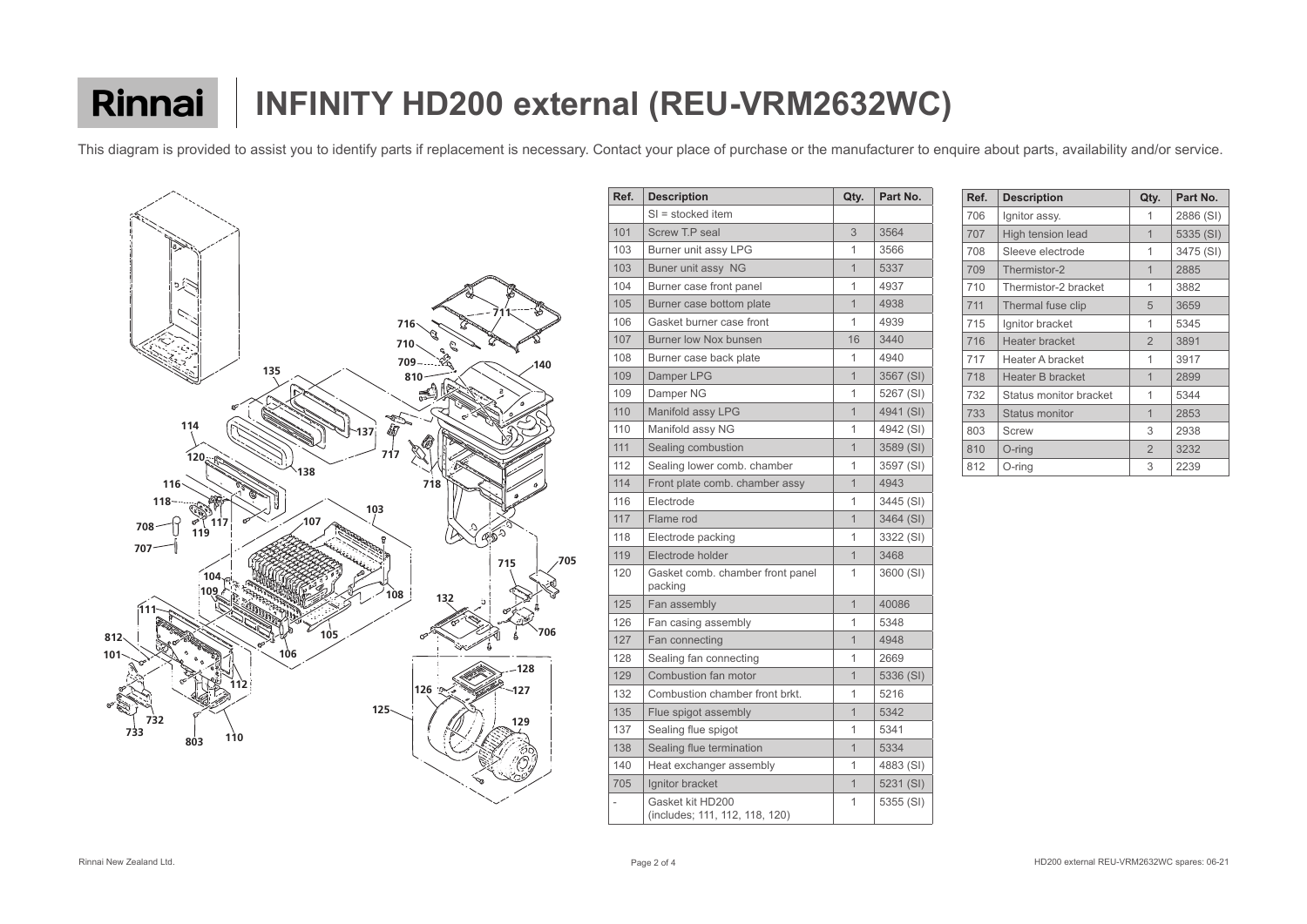

| Ref. | <b>Description</b>               | Qty.                     | Part No.  |
|------|----------------------------------|--------------------------|-----------|
|      | SI = stocked item                |                          |           |
| 009  | Gland                            | $\mathbf 1$              | 3896      |
| 010  | Gasket cable seal                | $\overline{2}$           | 2928      |
| 100  | Gas control assy                 | $\overline{1}$           | 4936 (SI) |
| 101  | Test point screw Infinity        | 3                        | 3564      |
| 102  | <b>Gas connection</b>            | $\mathbf 1$              | 3074      |
| 400  | Water inlet                      | 1                        | 3484      |
| 401  | Water servo and sensor           | $\mathbf 1$              | 5227 (SI) |
|      | Water sensor turbine (not shown) | 1                        | 2850      |
| 402  | Flow straightener                | 1                        | 3487      |
| 403  | Bypass servo assy                | 1                        | 3944 (SI) |
| 404  | <b>Fixing bracket Infinity</b>   | $\overline{1}$           | 3624      |
| 405  | Plug band inlet                  | 1                        | 2927      |
| 406  | Incoming water filter Infinity   | $\mathbf{1}$             | 3839      |
| 408  | Hot water outlet                 | 1                        | 3625      |
| 409  | <b>Fixing bracket Infinity</b>   | $\mathbf 1$              | 3645      |
| 410  | Plug band hot water Infinity     | 1                        | 2926      |
| 411  | Pressure relief valve            | $\mathbf 1$              | 3491      |
| 412  | Water flow servo cover           | 1                        | 2871      |
| 700  | PCB main assembly                | $\overline{1}$           | 5349 (SI) |
| 701  | Surge protector                  | 1                        | 4930 (SI) |
| 702  | Sub circuit board cover          | $\overline{1}$           | 5230      |
| 703  | EC cover 2-Z                     | 1                        | 3950      |
| 804  | Thermistor stop screw            | $\overline{\mathcal{L}}$ | 3241      |
| 805  | <b>Screw</b>                     | 3                        | 2938      |
| 810  | O-ring 4, 2406, 1616, 2010       | $\overline{2}$           | 3832      |
| 812  | $O$ -ring                        | 3                        | 3627      |
| 813  | O-ring 18, 24W, 2006FU           | $\overline{2}$           | 3627      |
| 814  | O-ring (p-16) 5RX                | $\overline{2}$           | 1244      |
| 815  | O-ring                           | $\overline{2}$           | 3826      |
| 816  | O-ring 7, 68E, 51FT              | 1                        | 1031      |
| 817  | Infinity gas inlet o-ring        | $\mathbf{1}$             | 3837      |
| 818  | O-ring gas control               | 2                        | 3773 (SI) |